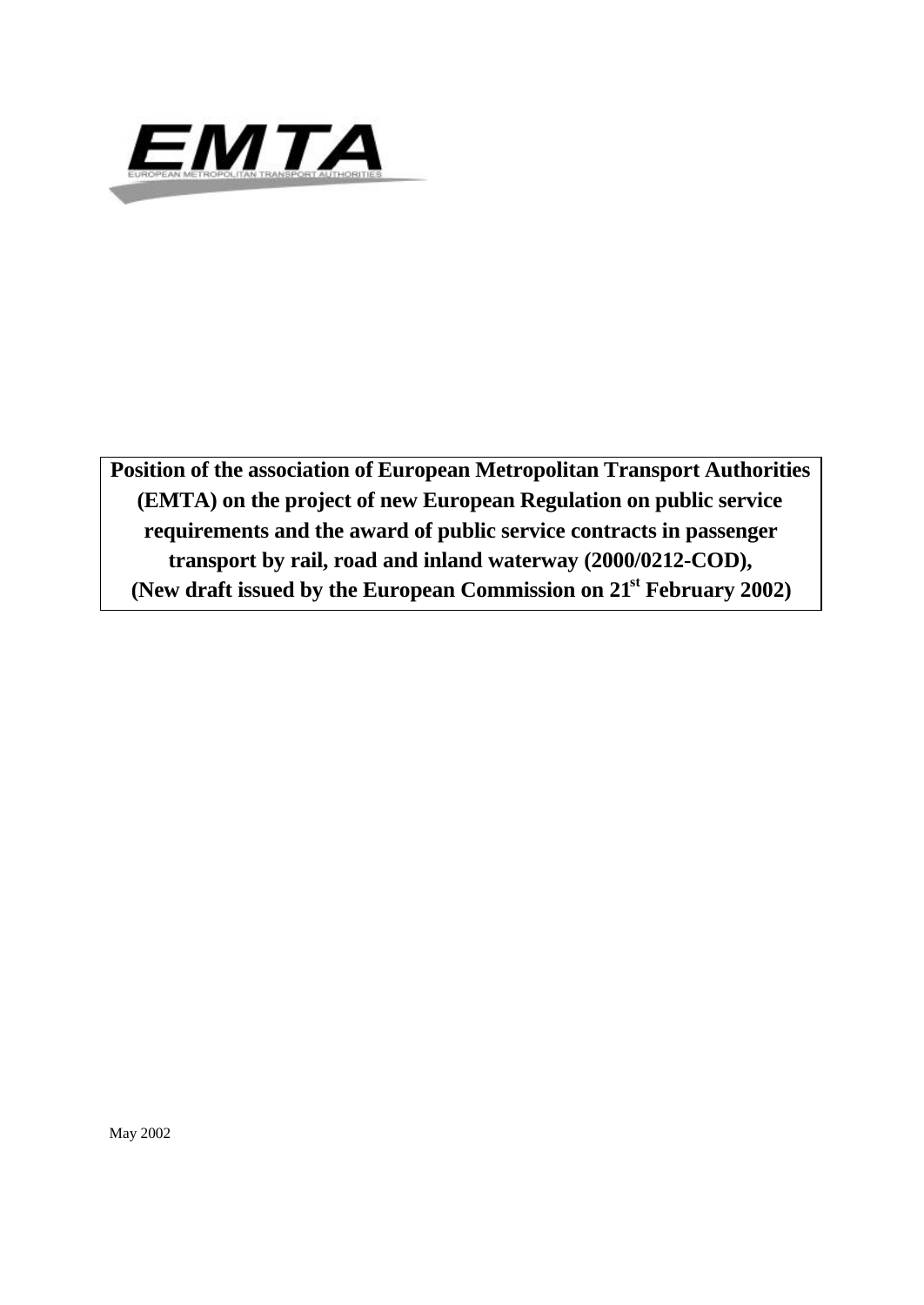# **INTRODUCTION**

The association of European Metropolitan Transport Authorities (EMTA) brings together 27 public authorities in charge of the public transport networks of the European largest cities. These authorities plan, co-ordinate, fund and improve constantly the quality of public transport systems serving more than 70 million European citizens.

The Members of EMTA feel very concerned by the proposed new European Regulation on public service requirements in the field of passenger transport services first released on 26 July 2000 by the European Commission<sup>1</sup>, adopted in first reading by the European Parliament on 14<sup>th</sup> November 2001 and modified by the Commission in February 2002. This proposed Regulation will indeed deeply influence the legal framework of public transport organisation and funding in the European cities and thus the missions of the public transport authorities (PTAs). This is why EMTA Members have already reached three common positions on this project of new Regulation<sup>2</sup>.

This new position paper reflects the opinion and wishes of the public transport authorities (PTAs) of the European metropolitan areas concerning the modified version of the draft Regulation that was issued by the European Commission on  $21<sup>st</sup>$  February 2002 so as to be submitted to the European Council of Ministers and the European Parliament. EMTA authorities hope that this position paper will help the European institutions to improve a text which has already made lots of progress since it was first issued, but which still has to be amended so as to enable an efficient, realistic and easy implementation.

It should not be forgotten that the Regulation's main aim is to improve the efficiency and the quality of public transport systems in Europe. It will only achieve this goal if it manages to respect the principle of subsidiarity, if it can find a balance between added bureaucracy and increased opening up of markets, and, if it enables realistic transitions for those territories which currently don't comply with its principles. In addition, appropriate exemptions from tendering are needed to preserve the efficiency and quality of public transport systems.

# **GENERAL COMMENT ON THE PROPOSED NEW REGULATION**

**EMTA Members are satisfied with most of the changes brought by the European Commission to its original draft.** EMTA Members had expressed in their last position their satisfaction that the European Parliament had adopted some reasonable amendments, concerning for example the length of contracts, the transition period, the minimum value of contracts that have to be tendered, and the conditions under which metro, light rail and bus services may in some circumstances be exempted from the requirement to tender ? Today,

l

 $1$  COM(2000)-7 final - 2000/0212 (COD)

 $2$  First position on the original project of the Commission (January 2001), position on the main proposals of the Meijer Report (July 2001) and position on the text adopted by the European Parliament (December 2001). These position statements can be downloaded from EMTA's website (http://www.emta.com)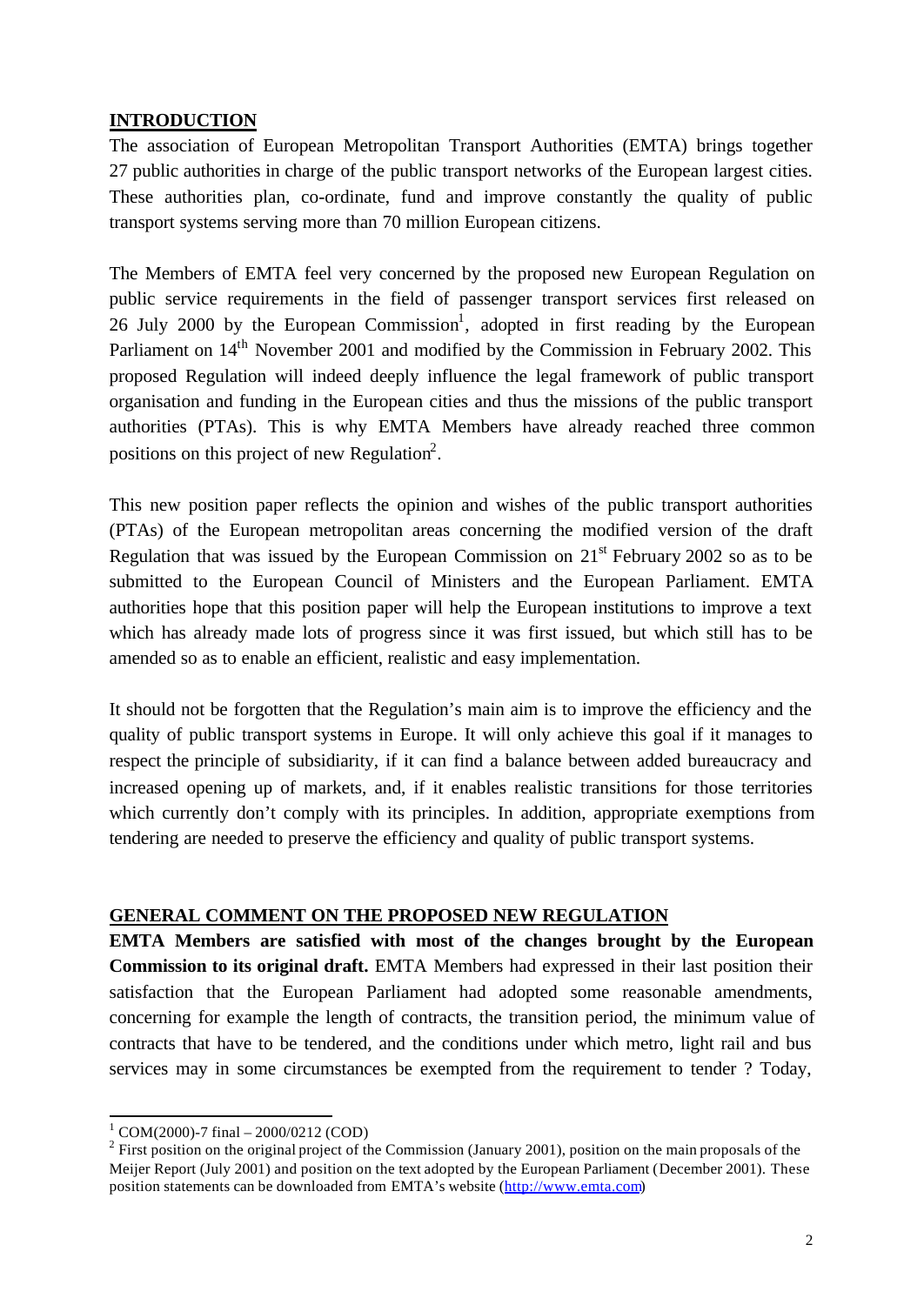they are satisfied that the European Commission has kept most of these amendments, even though some key elements of the text still raise questions.

#### **DETAILED COMMENTS / SUGGESTIONS**

#### *1- Typology of transport modes (Art. 7)*

**The distinction between transport modes mentioned in the regulation (heavy rail, metro, light rail and buses) is not pertinent** and might lead to some difficulties for its implementation. The development of new and innovative transport systems (guided buses, rubber-tyred tramways, tram-trains, etc) as well as the existence of some modes not mentioned in the regulation (trolleybuses) or the specific characteristics of some cities (tramways going underground in some city centres, etc.) make it necessary to devise a typology that won't become obsolete as soon as it is passed. In this context, EMTA authorities recommend to distinguish between **systems with fixed infrastructure** (heavy rail, metro, light rail, trolleybuses, etc.) and systems without (buses).

#### *2- Possibility to modify a contract before its term without tendering again (Art. 6a)*

EMTA authorities support, in principle, the idea that the contracts shall not be changed before their term in a way that would modify profoundly the economic balance reached through the tendering procedures. However, they also think that **the obligation to go back to competition if added services make up for more than 20% of the original value of the contract is too strict**, especially in the case of large transport networks as well as for extensions of heavy rail or light rail services. That is why **EMTA authorities recommend to delete the reference to 20% in the Regulation**. However, if the Commission insists for a limitation to be set, EMTA authorities ask :

. for it to be higher than 20%

. to allow additional services to be added to a contract where for unforeseen circumstances this is necessary and to separate the services would cause great inconvenience or the additional services, although separable from the original contract are strictly necessary for its later stages

. for this level to be an obligation for the authority to inform of its intention to vary the current contract rather than an obligation to bid for a new contract, thus ensuring transparency and enabling any third party to challenge if it feels that this provision has been abused.

A way to improve this principle could also be to distinguish difference between contracts for individual routes and contracts for whole networks, and also between contracts for fixed-infrastructure transport systems and contracts for other transport systems.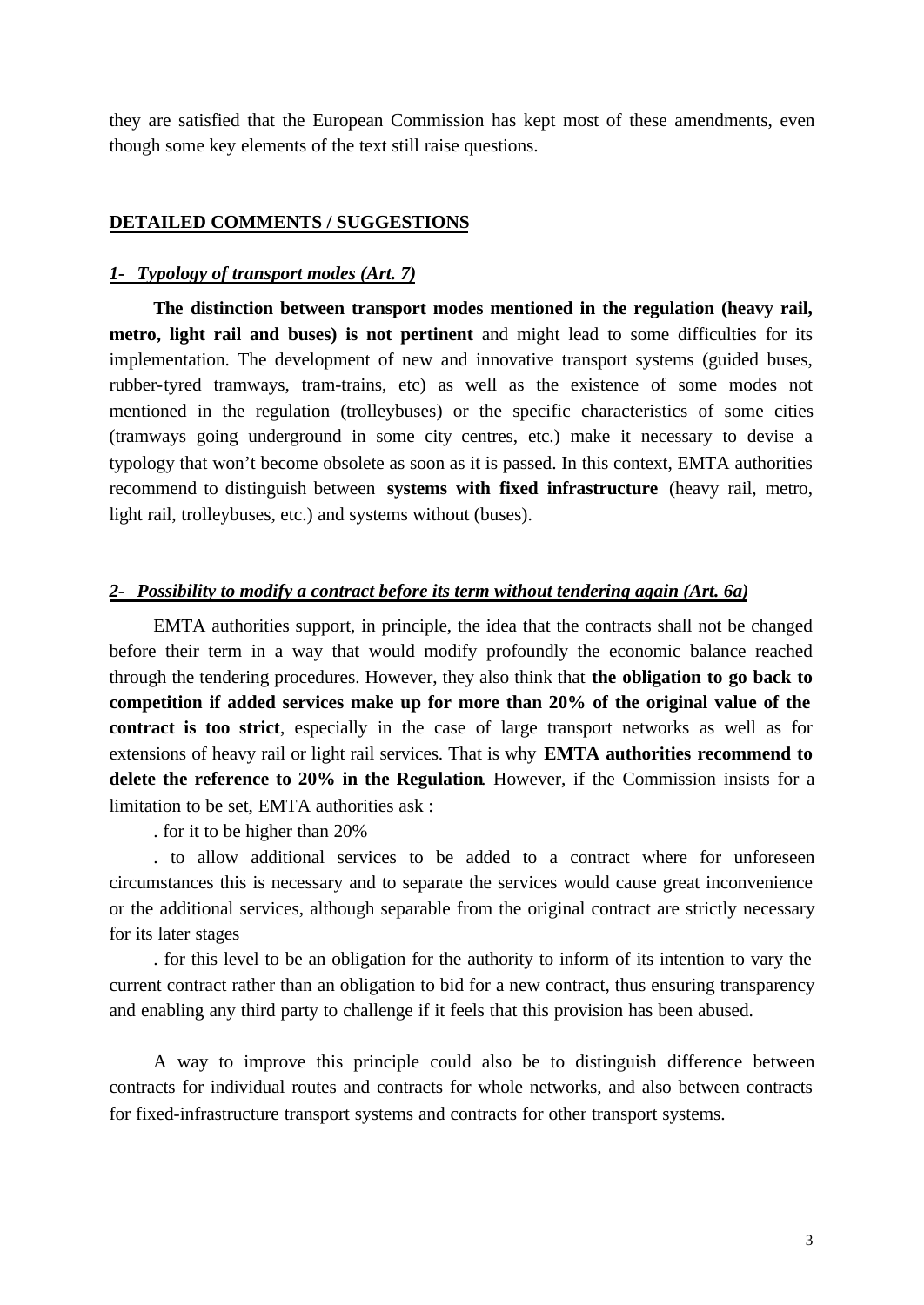#### *3- Removal of the exception from competition for "integrated services" (Art. 7)*

EMTA authorities welcome this removal proposed by the Parliament and maintained by the Commission. **The integration of public transport systems is the mission of public transport authorities** and there is no direct link between competition and absence of integration of transport networks.

#### *4- Exceptions from competition (Art. 7)*

As already mentioned (see point 1.), EMTA authorities think that **the typology of transport services used to determine the possible exceptions from competition is not pertinent**.

Moreover, EMTA authorities find that **the regime proposed for bus services is too strict, ands might be, in the end, counter-productive**. The draft regulation says that there shall be no other exception from the rule of competition than that for small value contracts. The experience of large cities which have tendered out their bus services for some time (Copenhagen, London, Stockholm) shows that **it can be very important for an authority to be able to award directly some part of its network so as to avoid market dominance by a few large operating companies and thus be able to preserve fair competition**. The possibility granted to PTAs in article 9 to refuse to award a contract to an operating company which would thus have more than 25% of the regional market of passenger transport is not sufficiently clear.

Tendering out services doesn't automatically bring real competition, since very often, operators tacitly share the market between themselves, for example from their depots, and the competitive pressure is declining with time through territorial specialisation of companies and market concentration. That is why EMTA authorities suggest that **the regulation shall give PTAs the possibility to award up to 10% of the bus market directly without competition provided that they can justify that this direct award aims to maintain competition** and avoid excessive market concentration. They could operate these services themselves or grant them to any company they own or control.

# *5- Possibility for PTAs to refuse to grant contracts to operators with more than 25% of the market (Art. 9)*

EMTA authorities welcome the possibility given to them enabling to avoid that a few operators dominate the market, but they think that **the definition of the relevant market is not clear**. The definition of a "region" can vary a lot from one country to the other, and there is thus a risk that this exception is not used similarly in all cases. Therefore, EMTA authorities propose to replace the expression "regional market of passenger transport" by "**the relevant market within the territory of competence of the public authority**"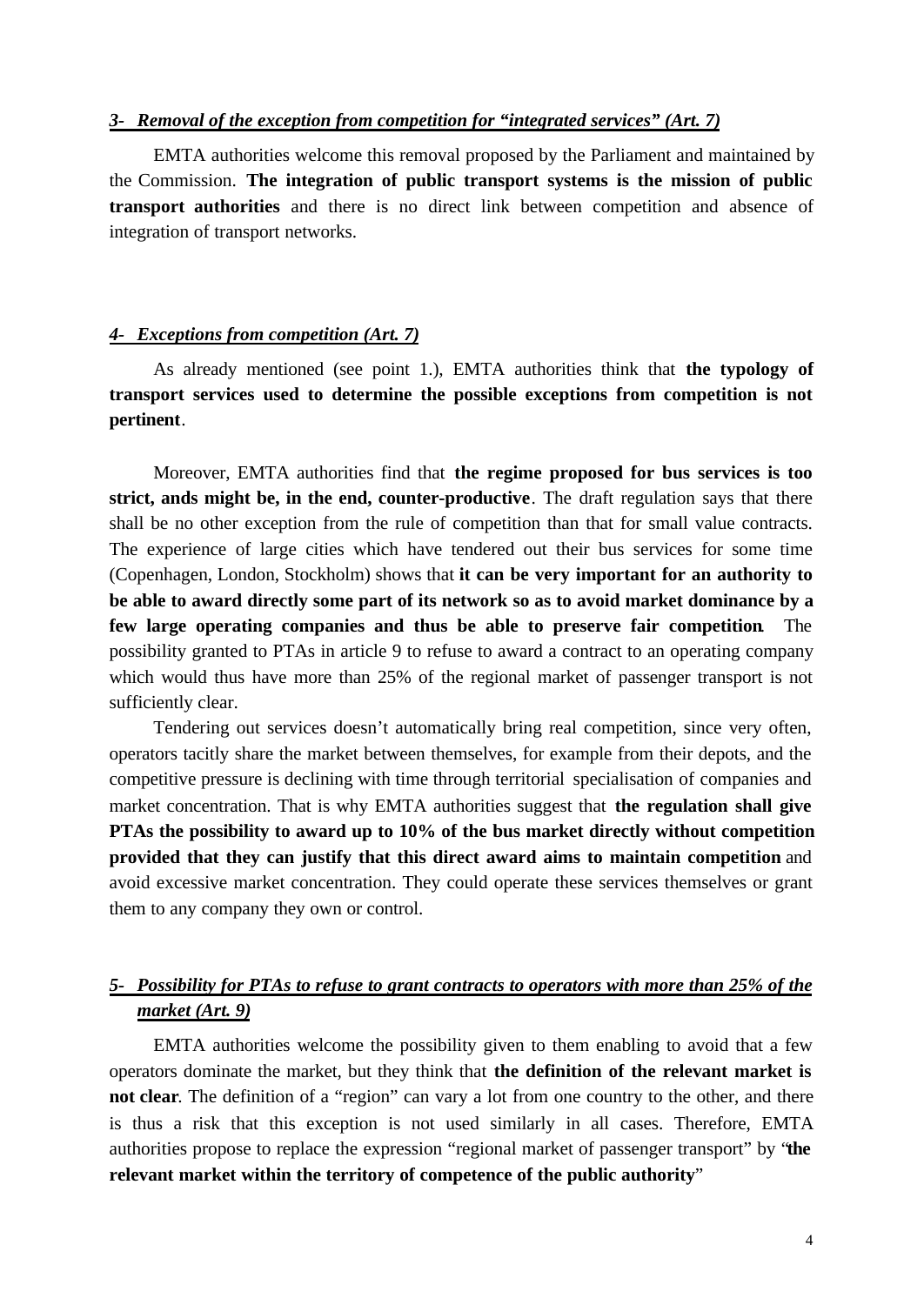## *6- Protection of employees when operators change (Art. 9.3)*

EMTA authorities welcome the possibility given to PTAs to require from a selected operator to offer to the staff previously engaged the rights seen to in Directive 2001/23/EC. However, it should be clear that an authority wishing to do so has to inform the potential bidders about this will **as part of the tendering procedure, and not once the operator has been selected**.

## *7- General rules for public passenger transport operations (Art. 10)*

EMTA authorities **support the possibility for PTAs to define general rules** applicable without discrimination to all transport services within their territory of competence. They would also like to be able to **set general rules concerning the personnel policy of the operating companies** (for example percentage of female staff members, minority groups, and disabled people).

## *8- Possibility to negotiate tenders with selected operators (Art. 12)*

EMTA authorities welcome the possibility granted to PTAs to negotiate with potential operators the tenders they have submitted. However, they don't **understand why this possibility is limited to contracts of more than**  $\epsilon$  **3,000,000 a year**. This right should be available for contracts of any value, since negotiation is the best tool to adapt the provision of services by the operator to the real needs of the people.

#### *9- Transition period (Art. 17)*

**EMTA authorities welcome the extension of the transition period to 8 years**. Concerning contracts awarded through competitive tenderings before the Regulation enters into force, EMTA authorities think that the possibility for these contracts to last up to their term provided that this term is "reasonable" is not very clear. **It would be useful to mention what is a reasonable period**, for example by taking into account payback period of investments made by the operating company (by reference to Article 6 (c)).

The requirement to have awarded at least half of an authority's public service contracts by value within four years could force those authorities with a high proportion (by value) of fixed infrastructure systems to develop such contracts unduly hastily in order to avoid being in breach of the Regulation. It would be more reasonable to oblige authorities to demonstrate that adequate steps have been taken after four years to put in place public service contracts.